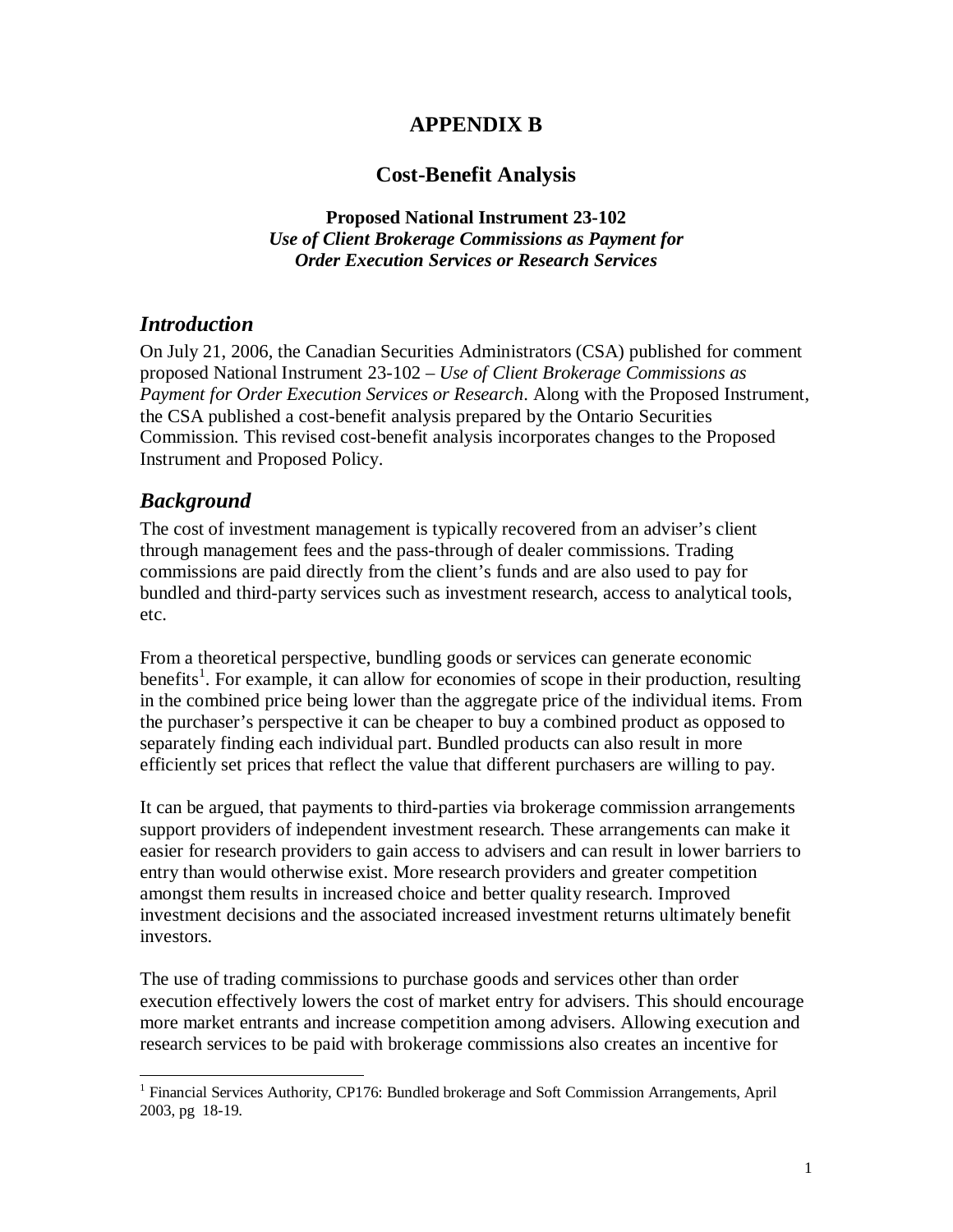advisers to consume such services so as to increase the effectiveness of their investment decision making.

However, conflicts of interest can arise from the use of client brokerage commissions to purchase goods and services which can benefit the client and the adviser to different degrees. As the adviser's incentives may not align with those of the client, the result may be an inefficient allocation of resources.

This occurs for at least two reasons: investors are unable to compare investment management services based upon trading costs and the use of client brokerage commissions; and investors are also unable to monitor trading decisions to ensure they are made in their best interests and not those of the adviser. Economists refer to this lack of transparency from the investor's perspective as information asymmetry<sup>2</sup>.

The information asymmetry creates a number of regulatory concerns:

- An adviser's use of trading commissions to purchase bundled or third-party goods is not transparent. Investors are unable to properly monitor their adviser's decisions and evaluate if they are getting value for their money.
- Advisers may over-consume goods and services acquired with commission payments. These items may be acquired for an excessive price and/or in excessive quantities and may not benefit the client.
- Arrangements to use brokerage commissions to purchase bundled or third-party services create an incentive to base trading volumes on access to those services.
- Trading decisions, such as broker selection, may be based upon the adviser's commission arrangements and not the best interests of the client.

# *The scope of the issue*

Based on research by Greenwich Associates, of the estimated \$790 million in equity trading commissions paid in 2006-2007, approximately \$442 million (56%) was paid to investment dealers for non-execution goods and services and \$55 million (7%) was paid to third-party service providers<sup>3</sup>.

The key stakeholders in brokerage commission arrangements are:

• Advisory firms. Across Canada there are approximately 940 firms registered to provide investment advisory services to investors<sup>4</sup>. A high proportion of these firms would receive dealer bundled goods and services<sup>5</sup>.

<sup>&</sup>lt;u>.</u>  $2$  Information asymmetry occurs when one party to a contract has more complete information than the party on the other side. Typically the seller is better informed.

<sup>&</sup>lt;sup>3</sup> Greenwich Associates, "Canadian Equities: Amid Booming Market, Institutions Put some Strategic Moves on Hold", August 2007.

<sup>&</sup>lt;sup>4</sup> This figure represents the number of firms in National Registration Database (NRD) that are registered in an adviser category. The NRD information is as of October 3, 2007.

<sup>&</sup>lt;sup>5</sup> This is based upon anecdotal evidence and Greenwich's research that shows that bundled goods and services are far more prevalent (56% of commissions allocated for bundled services as opposed to 7% for third-party research).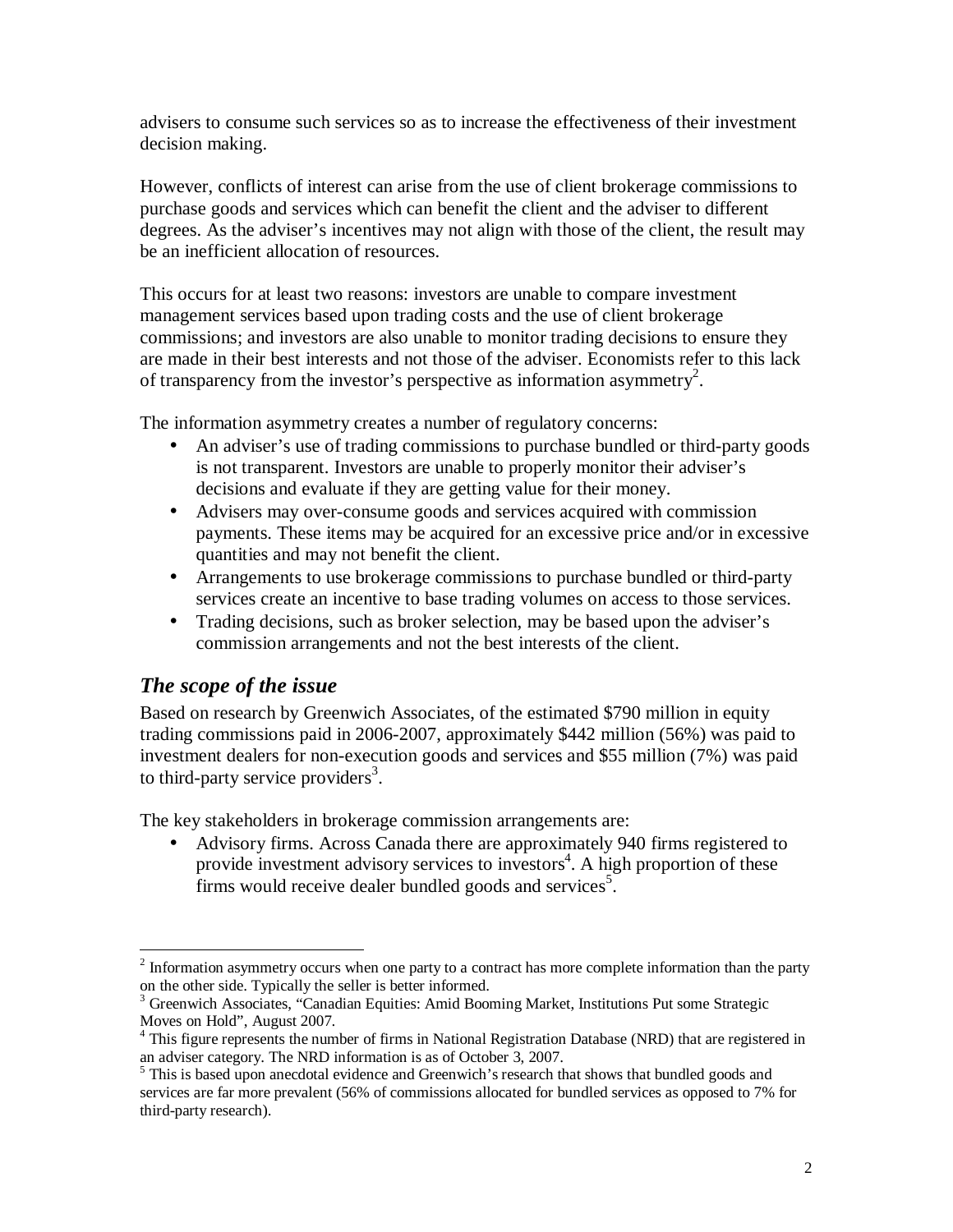- Investment dealers. As of the first quarter of 2007 there were 199 investment dealers in Canada<sup>6</sup>. All dealers can offer their clients bundled proprietary goods and the option of directing commission payments to third-party providers.
- Vendors of research or other services who receive payment for their products through brokerage commission arrangements with dealers.
- Investors who use an adviser to manage their portfolio are indirectly affected.

## **Is there evidence of a need for regulatory action?**

The responses to Concept Paper 23-402 *Best execution and soft dollar arrangements* showed that the existing requirements are not clear about what can and cannot be purchased with client brokerage commissions. Securities regulators often receive inquiries from market participants about permitted goods and services.

Between 2003 and 2007, OSC compliance staff found deficiencies in 35% of the 31 firms reviewed that used commissions to purchase third-party products<sup>7</sup>. Over the same period, the British Columbia Securities Commission's (BCSC) compliance staff identified seven deficiencies, only one of which they considered serious, in 23 Investment Counsel/Portfolio Manager firms that had soft dollar arrangements<sup>8</sup>.

Although there is little evidence of deliberate abuses of brokerage commission arrangements within Canada and globally $9$ , this may result from a largely opaque environment where only institutional investors are able to monitor trading. Nonetheless, concerns over the inherent conflicts of interest are well documented<sup>10</sup> in the research and have lead regulators in the U.K. and the U.S. to take action.

Research by Greenwich Associates suggests that 71% of Canadian investment managers would decrease their use of sell-side research if forced to pay for it with hard dollars<sup> $I_1$ </sup>. One could infer from this that advisers do not attach much value to this research and are, at least inadvertently, over-consuming it under current brokerage commission arrangements. It may also mean that investors are potentially over-paying brokerage commissions that fund research their advisers do not value.

The Greenwich Associates research also shows that advisers use client brokerage commissions to purchase goods and services that may not meet the proposed definition of execution services and research services<sup>12</sup>. Investors may be paying for goods and

 6 Investment Industry Association, Securities Industry Performance, First Quarter 2007.

<sup>&</sup>lt;sup>7</sup> From April 2003 to March 2007, the OSC performed compliance reviews of 85 firms registered as investment counsel/portfolio managers (ICPM). 31 of those firms had soft dollar arrangements to purchase third-party goods and services. Of those, deficiencies were found at 11 firms.

 $8$  From 2003 to 2007, the BCSC performed compliance reviews of 90 firms registered as ICPMs. Of those, 23 were found to have soft dollar arrangements.

<sup>&</sup>lt;sup>9</sup> Consultation Report: Soft Dollars, International Organisation of Securities Commissions, November 2006.

<sup>&</sup>lt;sup>10</sup> For example, the UK Myners reports (Institutional Investment in the United Kingdom: A Review, HM Treasury, March 2001).

<sup>&</sup>lt;sup>11</sup> Greenwich Associates, "Canadian Equities: Setting the Price for Sell-Side Research", June 2005, pg 5.  $12$ Ibid, pg 4.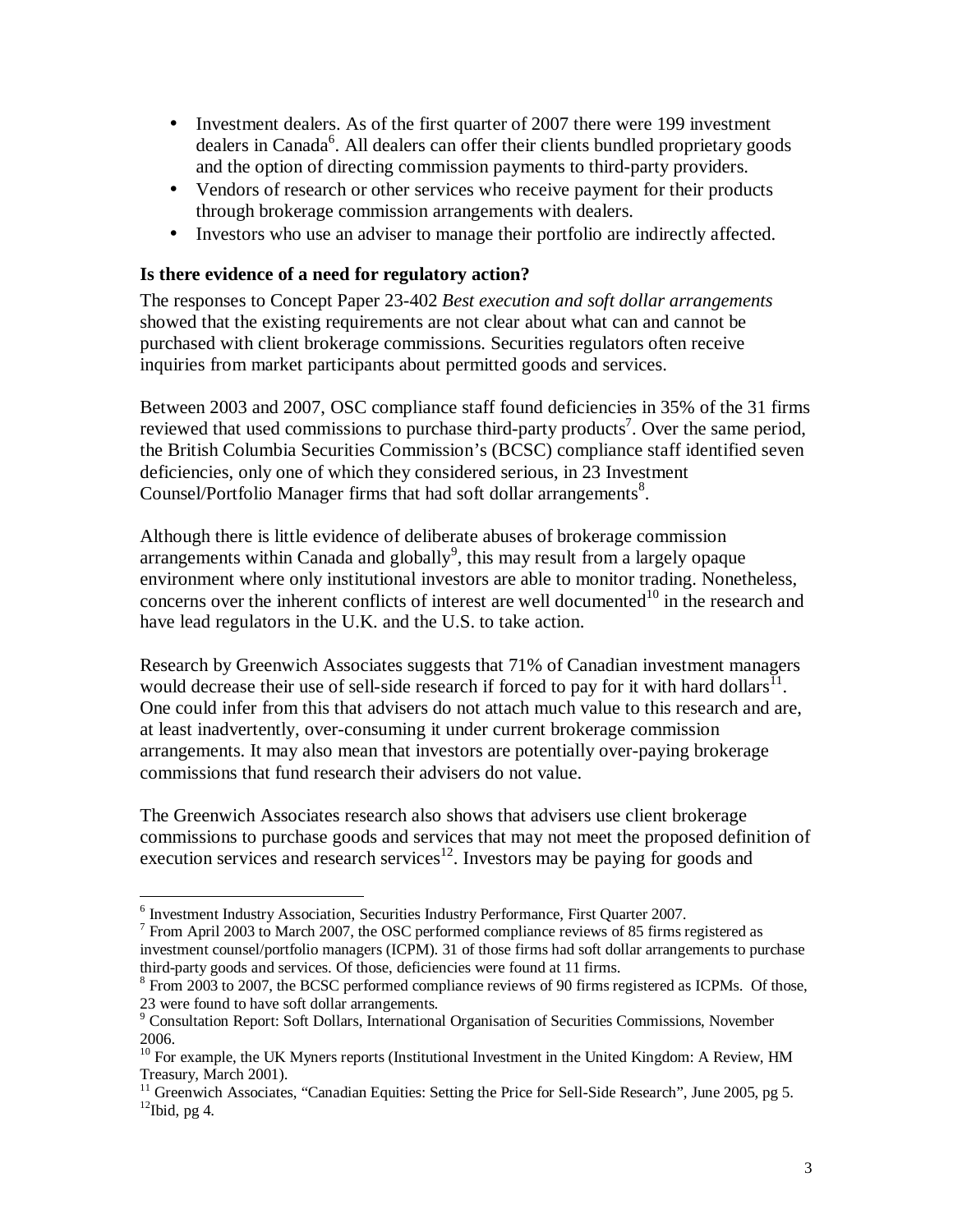services that the CSA would not consider sufficiently linked to the investment decisionmaking process, such as newspaper subscriptions.

## **Will market forces sufficiently manage this issue?**

The 2007 Greenwich Associates report indicates that the proportion of total equity brokerage commission allocated to soft dollars has decreased one-third between 2005 to 2007 (from 11% to 7%)<sup>13</sup>. While there are no indications about longer-term trends, the survey found that the surveyed institutions expect that proportion of soft dollar commissions to remain constant over the next year.

Unfortunately, research by firms such as Greenwich does not address the reasons why firms have changed their use of soft dollars. However, there are a number of theories that may help us understand how competitive dynamics affect the incentives for advisers to reduce their use of client brokerage commissions as payment for research services and order execution services.

While some institutions have ended the practice of using soft dollars, that may only be an option for large portfolio management firms. For others, it may be prohibitively costly to develop in-house research capabilities. The Greenwich Associates research found a decrease in the trend of buy-side firms hiring internal research staff<sup>14</sup> but that may not necessarily result in a change in the use of soft dollars.

Research can be purchased with client brokerage commissions or with hard-dollars. A decrease in the use of soft dollars would need to be covered out of existing management fees or an increase in those fees. Given that management fees are one of the key dimensions upon which advisers compete, there could be reluctance to raise those fees or to reduce current profit margins. This could limit the incentive for advisers to reduce their purchases of client brokerage commission funded research.

Alternatively, increased transparency regarding the use of brokerage commissions to purchase services other than pure order execution would allow investors to incorporate that information into their purchasing decisions. This may, in turn, reinforce the incentives for investment advisers to reduce the use of client brokerage commissions to purchase research services and order execution services.

# **What is the current regulatory environment?**

While Ontario currently has a policy<sup>15</sup> and Québec a rule<sup>16</sup> that provide guidelines regarding brokerage commission arrangements, neither has been recently updated. As a result, they have not kept in step with the requirements and guidance in the U.K. and the U.S.

-

 $13$  Greenwich, 2007, pg 5.

 $14$  Greenwich, 2007, pg 4.

<sup>15</sup> OSC Policy 1.9 *Use by Dealers of Brokerage Commission as Payment of Goods and Services other than Order Execution Services*.

<sup>16</sup> Policy Statement Q-20 *Use by Dealers of Brokerage Commission as Payment of Goods and Services other than Order Execution Services* (which became a rule in June 2003).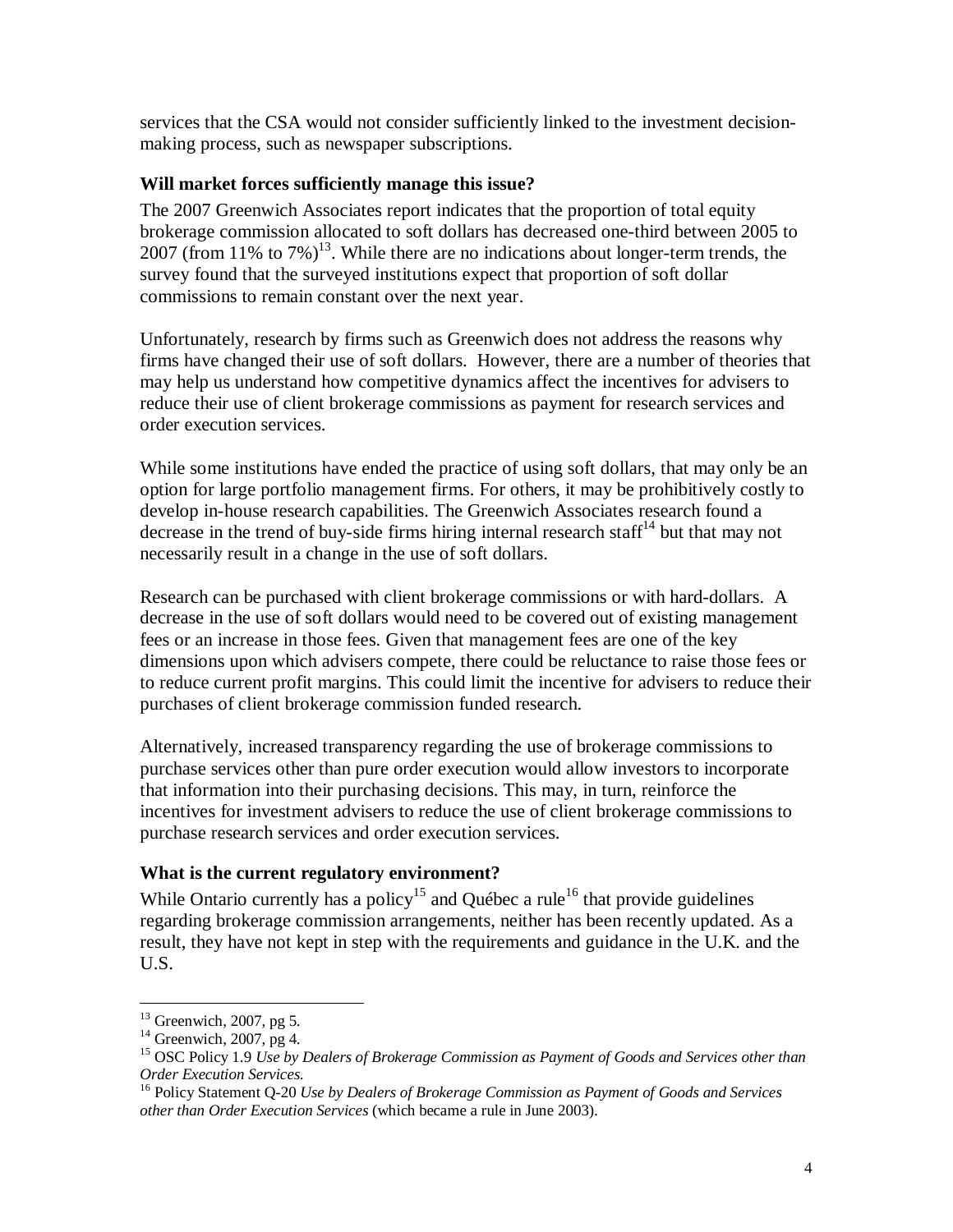Across the CSA jurisdictions there are no harmonized rules for the use of client brokerage commissions or disclosing those arrangements. There are also inconsistencies between the disclosure of brokerage commission practices for mutual funds and other managed investments.

# *Regulatory Objective*

Members of the CSA believe there is a need to address the potentially adverse effects of this information asymmetry by improving access to information about the use of brokerage commissions and reducing the potential for advisers to, either inadvertently or by design, use the practice for their own benefit and not their clients'.

# *Four options*

There are four options for addressing the use of brokerage commissions as payment for non-execution services:

- 1. Maintain the status quo;
- 2. Update the current guidance;
- 3. Limit the use of client brokerage commissions to order execution; and
- 4. Reformulate the current requirements into a National Instrument.

## **1. Maintain the status quo**

Ontario would continue to maintain its policy, and Québec its policy statement, on the use of client brokerage commissions. Other jurisdictions would continue to look to those for guidance.

This option would not involve additional compliance costs but there would be a continuing lack of transparency. Investors would remain unable to effectively monitor their adviser's use of brokerage commissions to pay for goods and services other than order execution.

Canada would fall further out of step with the requirements and guidance in the U.K., the U.S.A. and other jurisdictions. This could become a competitive disadvantage for Canada's capital markets if other jurisdictions are perceived to have tighter controls on the use of brokerage commissions. Canadian investment managers may become less attractive to international investors.

## **2. Update current guidance**

Updating and clarifying the provided guidance under the current Ontario policy and Québec rule would provide more certainty to advisers and dealers regarding permitted goods and services. For those advisers and dealers that comply with the revised Ontario policy and Québec rule, the costs would be similar to those associated with reformulating the existing policy and rule into a National Instrument (see below). Advisers would need to review current policies and procedures and develop appropriate disclosure for clients about how their brokerage commissions are used.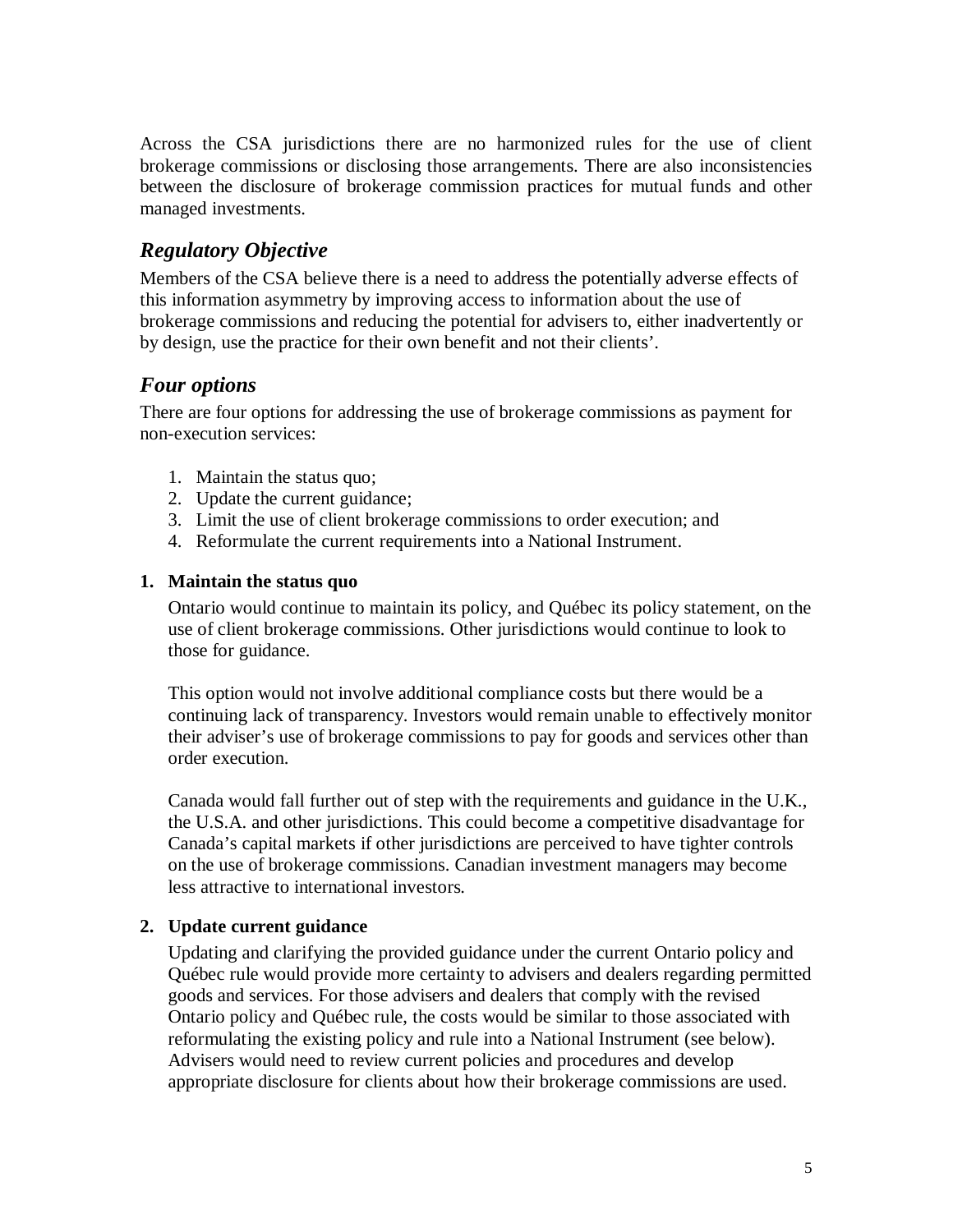There are no guarantees that other CSA jurisdictions would adopt the revised requirements and so increased harmonisation across the CSA may not be achieved. As with the current Ontario policy, the specific elements in the policy would not be enforceable and there would be no guarantee that all advisers would follow the provisions of the policy. As a result, not all investors would benefit from higher quality disclosure and regulators could continue to see many of the same issues currently found during compliance reviews.

Consistency with applicable U.K. and U.S. requirements and guidance will help protect the competitiveness of Canada's capital markets, even if other CSA jurisdictions do not follow suit.

#### **3. Limit the use of client brokerage commissions to order execution**

A ban would prohibit dealers and advisers from using brokerage commissions to pay for anything other than pure order execution. Goods and services currently paid for using client brokerage commissions would have to be paid for directly from an adviser's management fee.

#### *Investors*

Banning the use of brokerage commissions to pay for anything other than pure order execution eliminates the potential for advisers to over-consume research or execution services. Although, it may also increase advisers' costs which may put upward pressure on management fees.

Management fees would reflect the true cost of hiring an adviser's expertise and the full cost of their investment approach. As a result, investors would find it easier to compare adviser services based upon price.

Research costs would have to be recognized as a management expense. Advisers may be reluctant to reduce their margins by using management fees to purchase research. Under-consumption of research could result in sub-optimal decisions for clients.

## *Third-party service providers*

The research by Greenwich Associates<sup>17</sup> found that over 60% of Canadian investment managers purchase third-party research via client brokerage commission arrangements. Only 27% of firms purchased independent research with hard dollars. If advisers are required to purchase independent research out of their management fee, the current levels of consumption may decrease.

Decreased demand for their services could lead to some research providers exiting the market. There would be decreased competition between independent research providers and possibly higher costs.

If advisers pay for non-execution goods and services directly, they will ensure that the goods and services purchased are providing value. Of the investment managers

<sup>&</sup>lt;u>.</u>  $17$  Greenwich Associates, 2005, pg 5.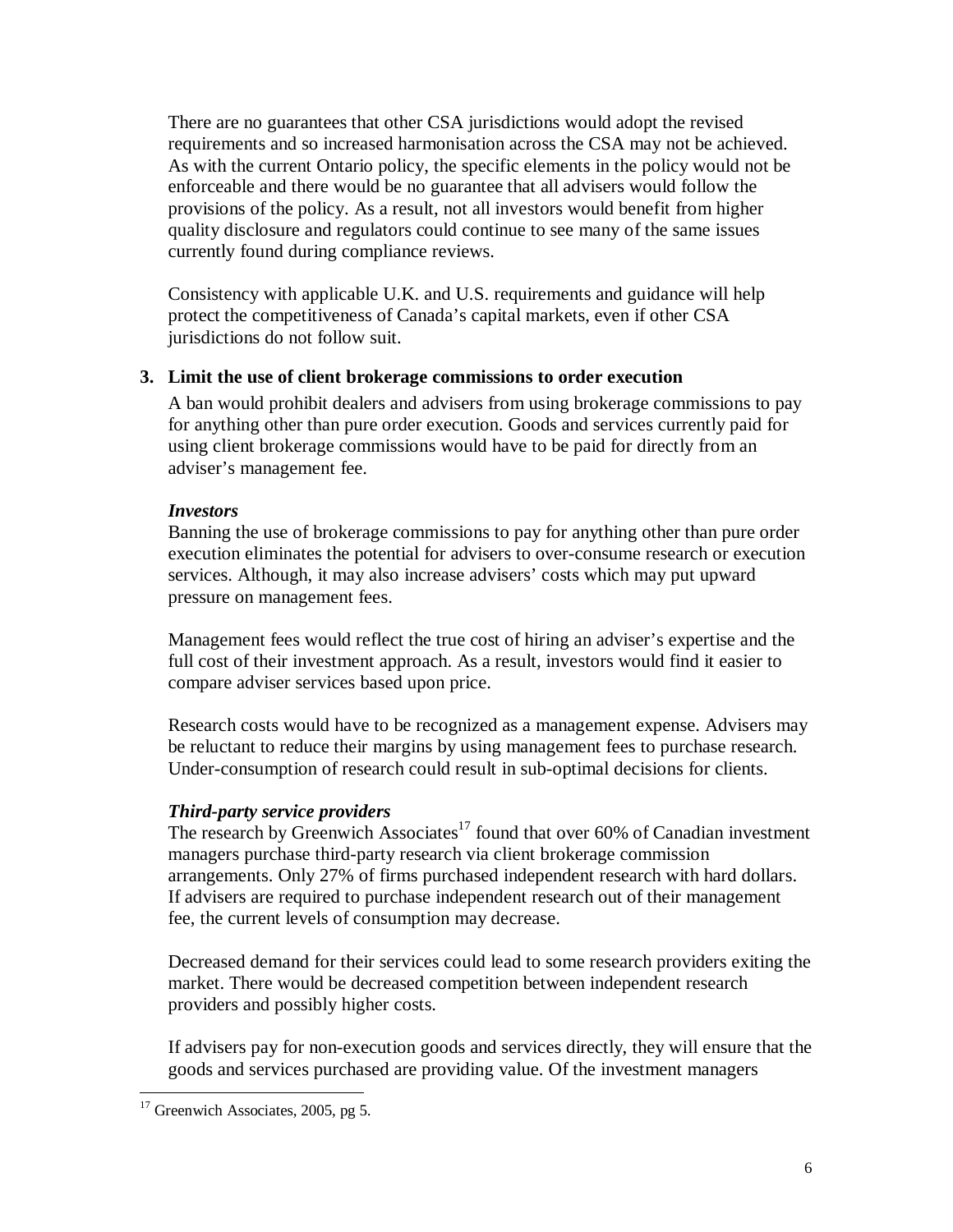Greenwich surveyed in 2005, approximately one quarter purchased independent research using hard dollars<sup>18</sup>. Clearly, advisers see more value in independent research than in its sell-side funded equivalent and prohibiting client brokerage commission arrangements may then lead advisers to substitute independent for sellside funded research.

#### *Advisers*

To the extent there are economies of scope in bundling order execution with other goods and services, banning the practice could result in increased costs to acquire the individual services.

Prohibiting such payments could have a disproportionate impact on smaller advisers who are more reliant on client brokerage commission funded research<sup>19</sup>.

Increased costs may also create a barrier to entry for new advisers and may ultimately decrease competition among advisers, thereby reducing choice for investors. Decreased competition in the investment management market could also result in higher management fees.

#### *Canada's competitive position*

As previously discussed, a lack of consistency with comparable regulation in other jurisdictions can harm the competitiveness of Canada's markets. Advisers in both the U.S. and the U.K. are permitted to use client brokerage commissions to purchase order execution and research services. Prohibiting the practice in Canada could result in a competitive disadvantage for Canada's securities industry.

#### **4. Reformulate requirements into a National Instrument**

The Proposed Instrument addresses concerns about the use of client brokerage commissions by applying a uniform standard to all participating provinces and territories. Participants would be given improved guidance regarding acceptable uses of client brokerage commissions and would be required to provide disclosure to clients about such practices.

#### *Compliance costs*

To ensure compliance with the new requirements, advisers and dealers would have to review existing brokerage commission arrangements and ensure that any goods and services they buy or provide are permitted. Most advisers already have a list of services that can be acquired with client brokerage commissions. This list is usually maintained by the firm's compliance staff and/or management. Similarly, dealers have lists of approved services that can be offered as part of a brokerage commission arrangement. They would also need to ensure they comply with the new disclosure requirements.

<u>.</u>

 $18$  Ibid, pg 4.

<sup>&</sup>lt;sup>19</sup> Greenwich Associates, Statistical Supplement, June 2005, pg 12.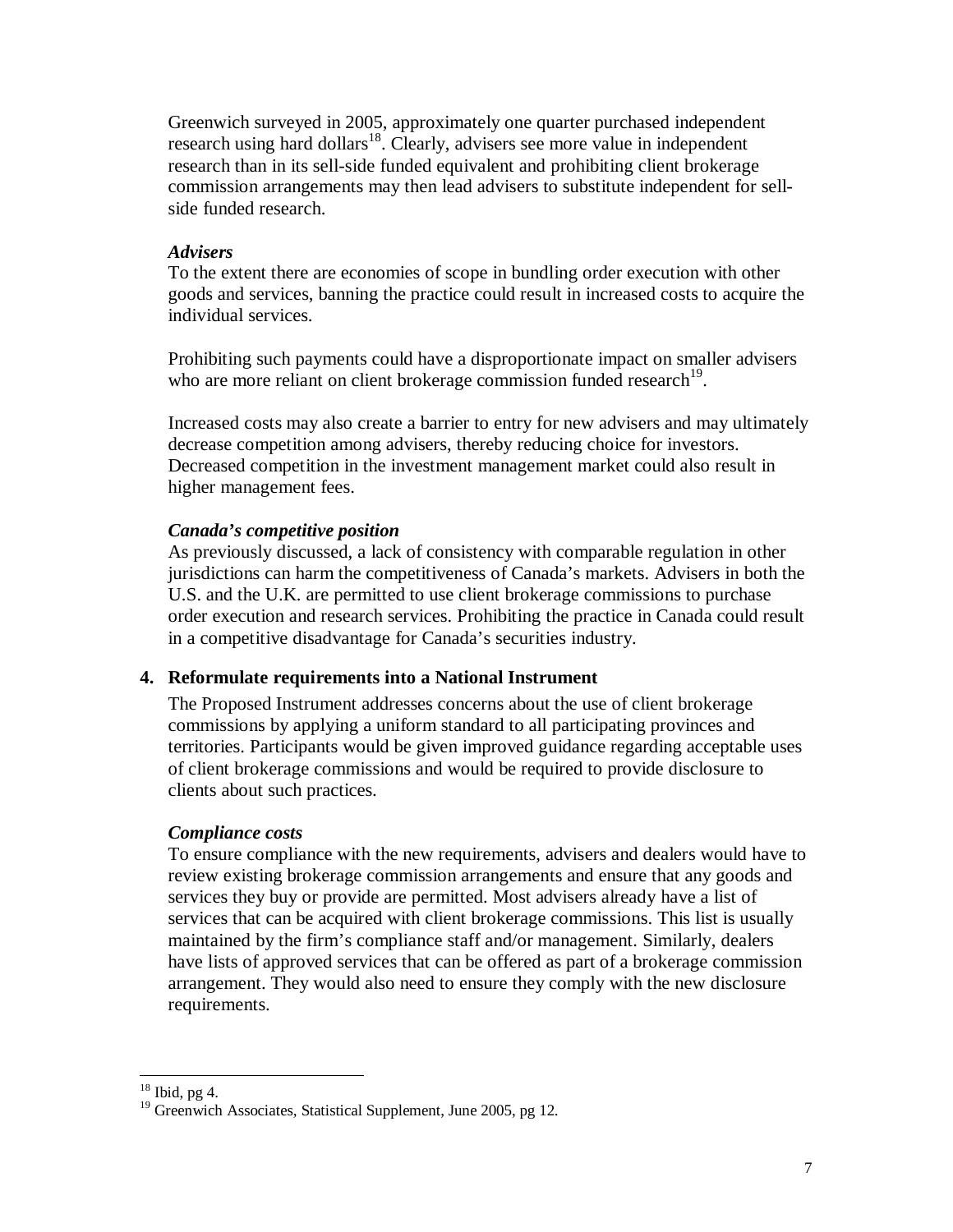Based on research from other jurisdictions<sup>20</sup>, we estimate it would take approximately eight days of effort for Canadian dealers and advisers to review their use of client brokerage commissions in light of the Proposed Instrument. This would result in an estimated one-time cost of about \$3 million. Table 1 below shows the breakdown of this cost.

| <b>Table 1</b>                                    |                 |
|---------------------------------------------------|-----------------|
| Average salary of compliance officer              | $$77,000^{21}$  |
| <b>Estimated effort</b>                           | 6 days          |
| Average salary of legal counsel                   | $$124,000^{22}$ |
| <b>Estimated effort</b>                           | $1$ day         |
| Average senior management salary                  | \$110,000       |
| <b>Estimated effort</b>                           | 1 day           |
|                                                   |                 |
| Estimated number of affected firms (dealers and   | 1,139           |
| advisers) <sup>23</sup>                           |                 |
| Estimated cost per firm                           | \$2,800         |
| Estimated industry cost $(\$2,800 * 1,139$ firms) | \$3.2 million   |

In Ontario and Québec, most dealers and advisers are already monitoring compliance with the existing requirements. Dealers and advisers in other jurisdictions are likely to be familiar with the current guidelines and have some policies and procedures in place. The additional on-going cost of monitoring compliance against the updated requirements is expected to be quite small.

The current Ontario and Québec requirements state that, upon request, advisers should provide to clients the names of research providers from whom research was acquired with brokerage commissions in the last fiscal year and a summary of those goods and services. The Proposed Instrument requires some general annual disclosure (similar to that currently set out in OSC Policy 1.9 and AMF Policy Statement Q-20), but adds the following components:

- a description of the process used when selecting dealers and whether goods and services in addition to order execution are a factor;
- procedures for ensuring that clients that paid for order execution services and research services received reasonable benefit from their use;
- the methods used to assess the overall reasonableness of the amount of brokerage commissions paid relative to the benefits received;

-

 $20^{\circ}$  OXERA, 2003, page 18. Although there are differences between the proposed instrument and the FSA's proposal, we view this to be a good estimate of the average effort required to review existing brokerage commission arrangements.

 $21$  The estimates for compliance officer and management salaries are based upon discussions with human resources consultants familiar with the employment market for compliance officials.

 $22$  This is based upon estimates of salaries paid to experienced legal professionals in the regulatory community.

<sup>&</sup>lt;sup>23</sup> We have assumed that all the 199 dealers and 940 adviser firms have arrangements to use client brokerage commission to purchase order execution services and research services. We expect this to be a high-end estimate of industry costs as not all firms will have such arrangements.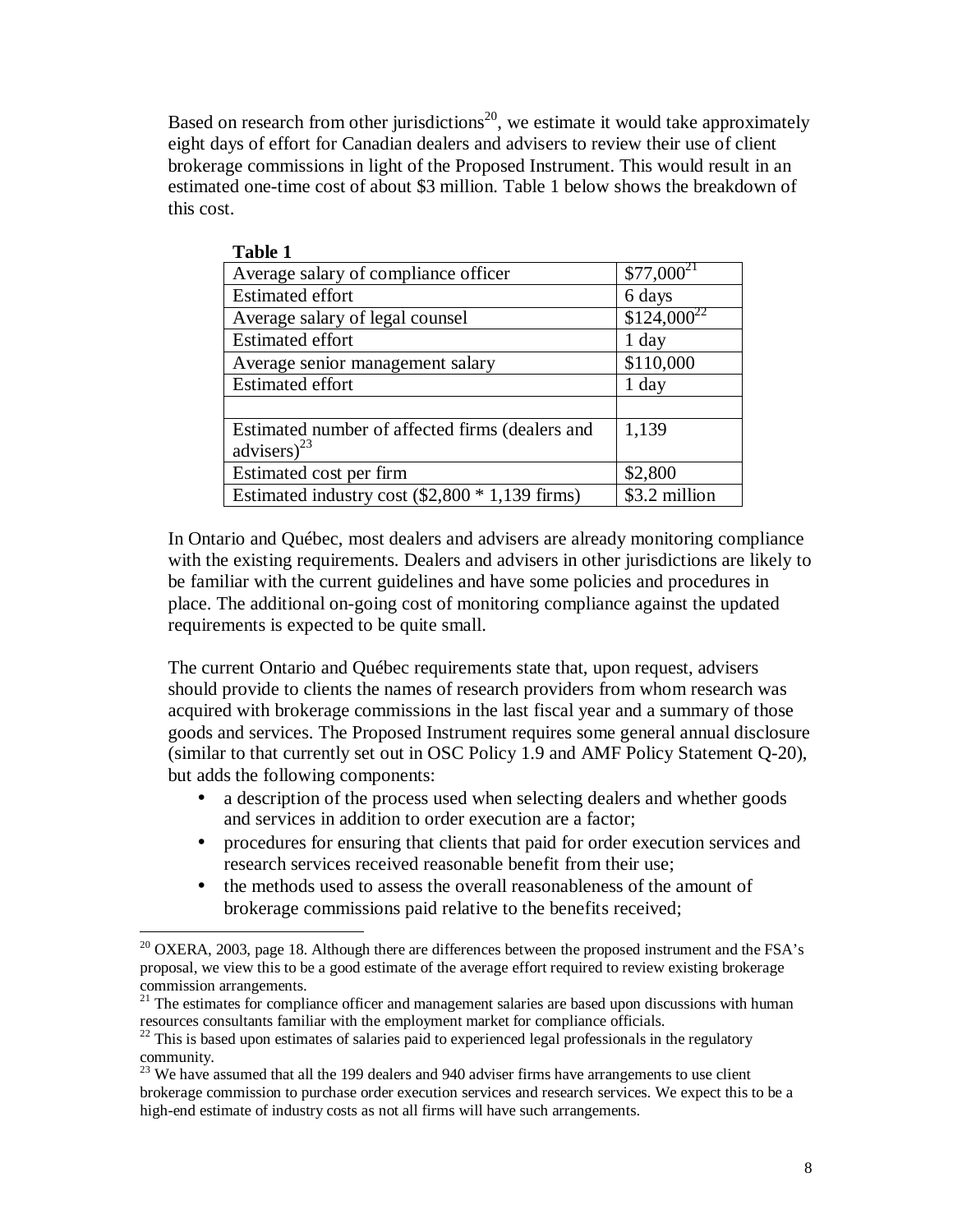- total brokerage commissions paid by the client during the period reported upon; and
- aggregate brokerage commissions paid during the period and a reasonable estimate of the portion of those commissions that were paid for goods and services other than order execution.

The revised proposal contains considerably less quantitative disclosure than was originally proposed. The cost of developing the disclosure would vary depending on the complexity of the adviser's operations. However, the new disclosure proposal does not require any new information be gathered by advisers and dealers. Also, most of the effort is required upfront, with only limited updating needed each year. Therefore, we do not expect the cost of the proposed disclosure to be significant.

#### *Investors*

Investors would have access to more information about their adviser's use of client brokerage commissions and the extent to which they are used to purchase goods and services. The increased transparency would allow investors to better compare advisers' services and so increases the competitive pressures on advisers. However, they may not have sufficient knowledge to determine if the purchased goods and services generated value and improved investment returns.

Improved clarity for dealers and advisers about the goods and services that can be acquired with brokerage commissions should reduce over-consumption of goods and services that do not sufficiently benefit clients. Investors would benefit from reduced trading costs.

## *Third-party service providers*

The Proposed Instrument restricts some services that were not explicitly excluded under the current Ontario policy or Québec rule. This should further reduce any overconsumption of goods and services. If these services did not add value, advisers would likely discontinue their use as opposed to paying for them out of management fees. According to the Greenwich Associates research, the decreased demand is not likely to threaten the viability of those businesses providing the now prohibited services<sup>24</sup>.

Client brokerage commissions could still be used to acquire independent research, helping to ensure that its providers are able to compete with dealer-produced research.

## *Advisers*

<u>.</u>

The Proposed Instrument provides increased guidance regarding approved uses for client brokerage commissions. The resulting increased clarity for advisers could reduce the over-consumption of goods and services that are paid for with brokerage commissions.

<sup>&</sup>lt;sup>24</sup> As examples, about 27% of respondents use soft dollar credits to pay for news subscriptions and less than 10% use soft dollar credits to pay for transaction cost analysis (Greenwich Associates, 2005, pg 4).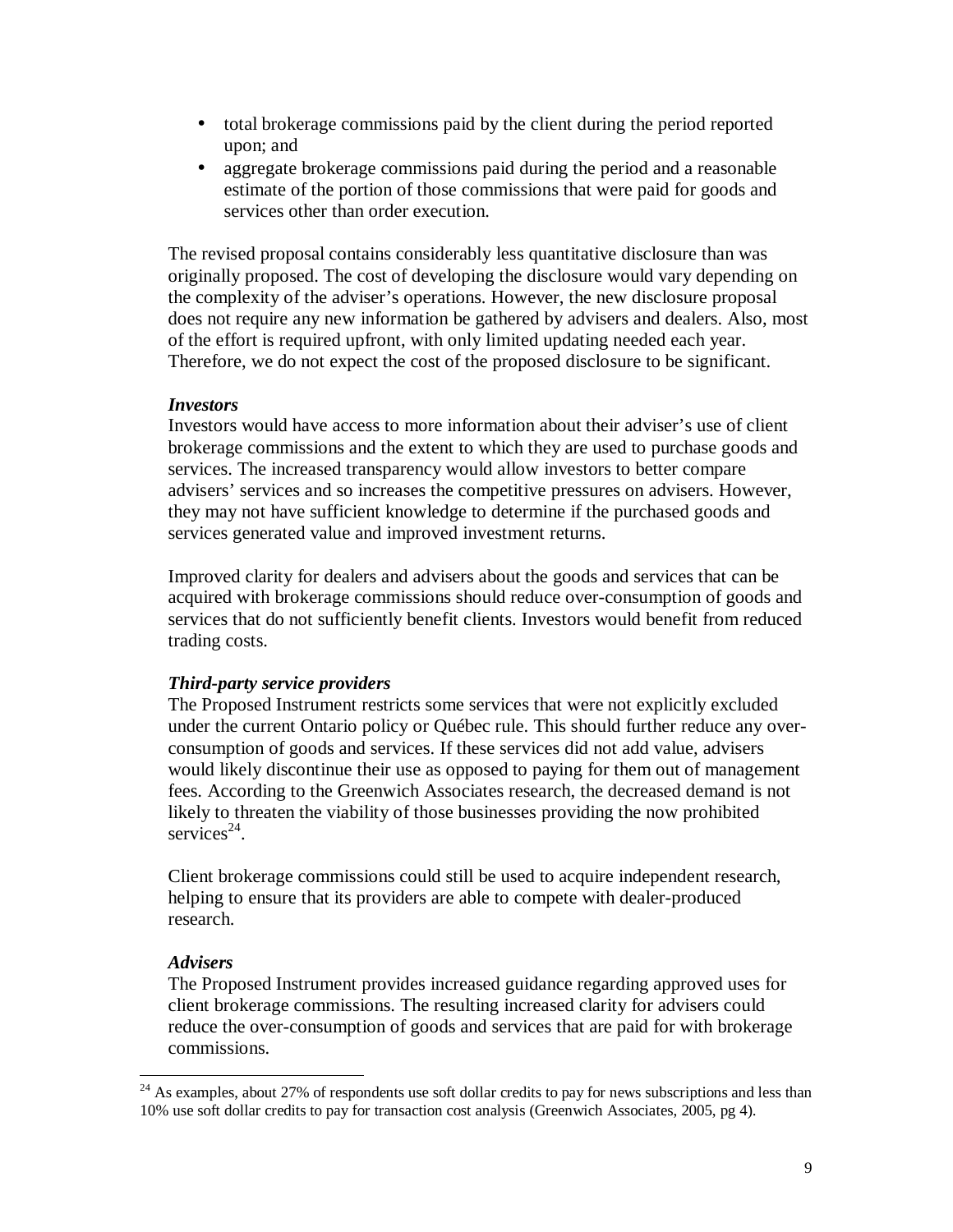The Proposed Instrument would have the full force of law. The threat of regulatory sanction would increase the incentives for advisers to regulate their own behaviour and reduces the risk of non-compliance. The rule would apply in all CSA jurisdictions, which would eliminate any potential competitive distortions that result from having different requirements in different jurisdictions.

#### *Canada's Competitive Position*

The risk of competitive distortions within the Canadian market would be reduced if the Proposed Instrument applied across the CSA. If advisers in one CSA jurisdiction were permitted to purchase a good or service using client brokerage commissions, advisers in all jurisdictions would be able to do so.

The Canadian capital market will maintain its competitive position relative to the U.S. and U.K. markets. The revised proposal takes further steps to increase harmonisation with the SEC interpretation. This will reduce compliance costs for advisers and dealers and maintain their ability to compete with U.S. based firms.

## *Summary*

<u>.</u>

Based on this analysis, it is clear that the status quo offers little in the way of benefits and does not sufficiently protect investors. At the other extreme, prohibiting the use of client brokerage commission as payment for execution services and research services could put Canada at a competitive disadvantage and threaten the viability of Canadian independent research providers.

Updating the current requirements decreases uncertainty for dealers and advisers and improves their clients' ability to monitor the use of their brokerage commissions. We expect dealers and advisers to incur a one-time cost of approximately \$3 million, or \$2,800 per firm, when reviewing their current brokerage commission practices and arrangements. The additional costs of providing more detailed disclosure to clients are not expected to be significant. In comparison, the median 2006 revenue for adviser firms registered as an investment counsel and portfolio manager in Ontario was  $$879,000^{25}$ .

However, the option of modifying the existing requirements in Ontario and Québec would not ensure consistently improved disclosure, harmonization, or enforceability and so does not meet all of our regulatory goals.

The anticipated costs of implementing the Proposed Instrument are the same as those for updating the current requirements, but there are additional benefits to be had from required disclosure and application across the CSA. Our analysis suggests that a National Instrument that provides better guidelines on the use of client brokerage commissions and that mandates disclosure to investors is the best option. It would manage the inherent conflicts of interest without affecting the viability of independent research providers and would provide stakeholders more certainty about the acceptable uses of brokerage

<sup>&</sup>lt;sup>25</sup> Revenue earned from operations in Ontario. This figure is compiled from internal Ontario Securities Commission information.